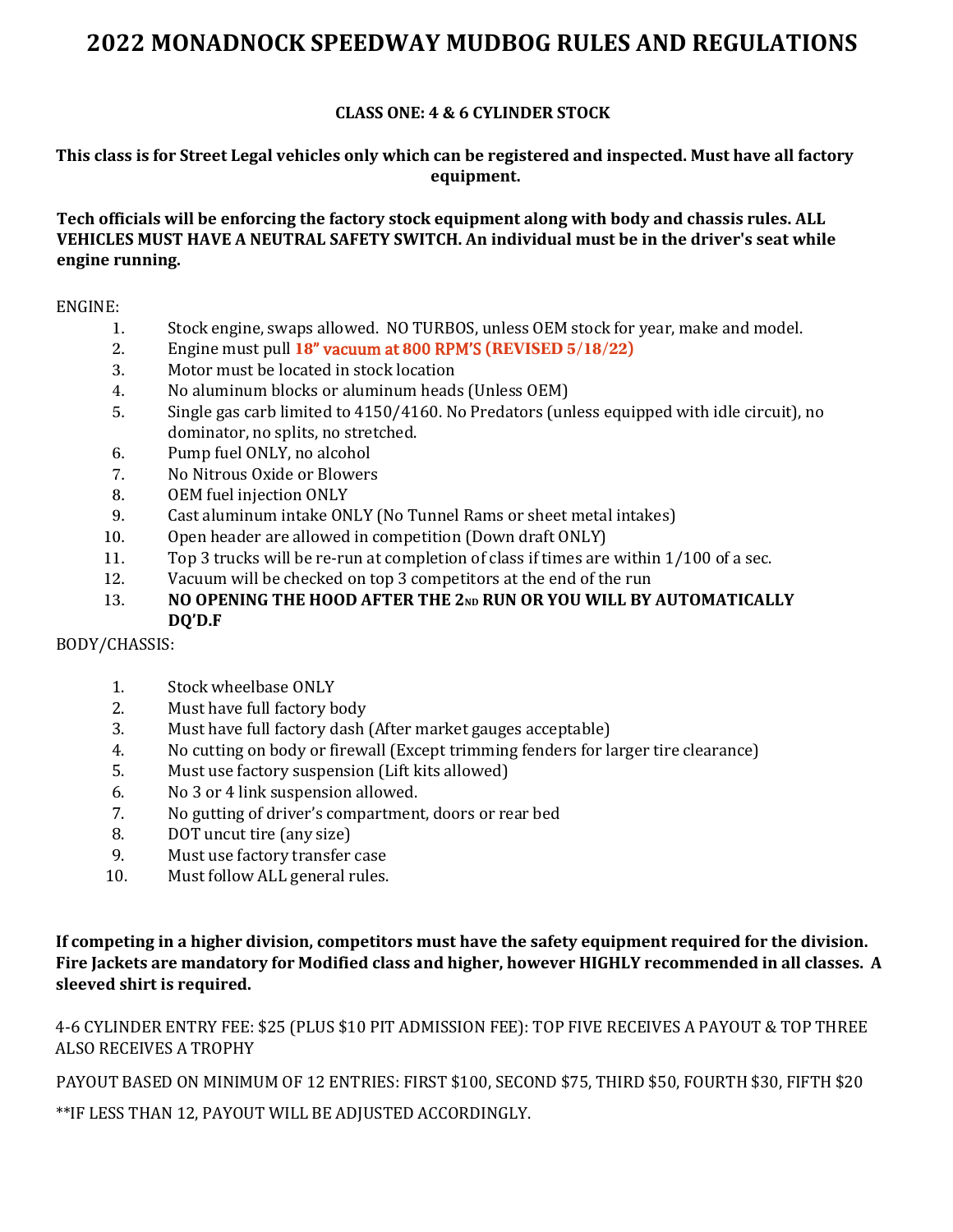### **CLASS TWO: 8 CYLINDER STOCK**

**This class is for Street Legal vehicles only which can be registered and inspected. Must have all factory equipment.**

**Tech officials will be enforcing the factory stock equipment along with body and chassis rules. ALL VEHICLES MUST HAVE A NEUTRAL SAFETY SWITCH. An individual must be in the driver's seat while engine running.**

## ENGINE:

- 1. Stock engine, swaps allowed. (Ford to Ford/Chevy to Chevy respectively)
- 2. No V8 engines in Mini trucks or SUVs.
- 3. Engine must pull 1**8**" vacuum at **8**00 RPM'S **(REVISED 5/18/22)**.
- 4. Big block engine in full size truck (½ ton, ¾ ton, 1 ton, full size Blazer). C.U. Inch Rule:
	- A. Chevy 454+ .060 over
	- B. Ford 454+ .060 over
	- C. Chrysler 440+ .060 over
- 5. Engine must be located in stock location
- 6. No aluminum engine blocks or heads (unless OEM)
- 7. Pump fuel ONLY, no alcohol
- 8. No Nitrous Oxide or Blowers
- 9. Single gas carb limited to 4150/4160. No Predators (unless equipped with idle circuit), no dominator, no splits, no stretched.
- 10. OEM fuel injection ONLY
- 11. Cast aluminum intakes ONLY (No Tunnel Rams or sheet metal intakes)
- 12. Open headers are allowed in competition (Down draft ONLY)
- 13. Top 3 trucks will be re-run at completion of class if times are within 1/100 of a sec.
- 14. Vacuum will be checked on top 3 competitors at the end of the run.
- 15. **NO OPENING THE HOOD AFTER THE 2ND RUN OR YOU WILL BY AUTOMATICALLY DO'D.F**

## BODY/CHASSIS:

- 1. Stock wheelbase ONLY
- 2. Must have full factory body
- 3. Must have full factory dash (After market gauges acceptable)
- 4. No cutting on body or firewall (Except trimming fenders for larger tire clearance)
- 5. Must use factory suspension (Lift kits allowed)
- 6. No 3 or 4 Link suspension allowed.
- 7. NO gutting of driver's compartment, doors or rear bed
- 8. DOT uncut tires (any size)
- 9. Must use factory transfer case
- 10. Must follow ALL general rules

If competing in a higher division, competitors must have the safety equipment required for the division. Fire **Jackets are mandatory for Modified class and higher, however HIGHLY recommended in all classes. A sleeved shirt is required.**

8-CYLINDER ENTRY FEE: \$25 (PLUS \$10 PIT ADMISSION FEE): TOP FIVE RECEIVE A PAYOUT & TOP THREE ALSO RECEIVES A TROPHY

PAYOUT BASED ON MINIMUM OF 12 ENTRIES: FIRST \$125, SECOND \$75, THIRD \$50, FOURTH \$30, FIFTH \$20

\*\*IF LESS THAN 12, PAYOUT WILL BE ADJUSTED ACCORDINGLY.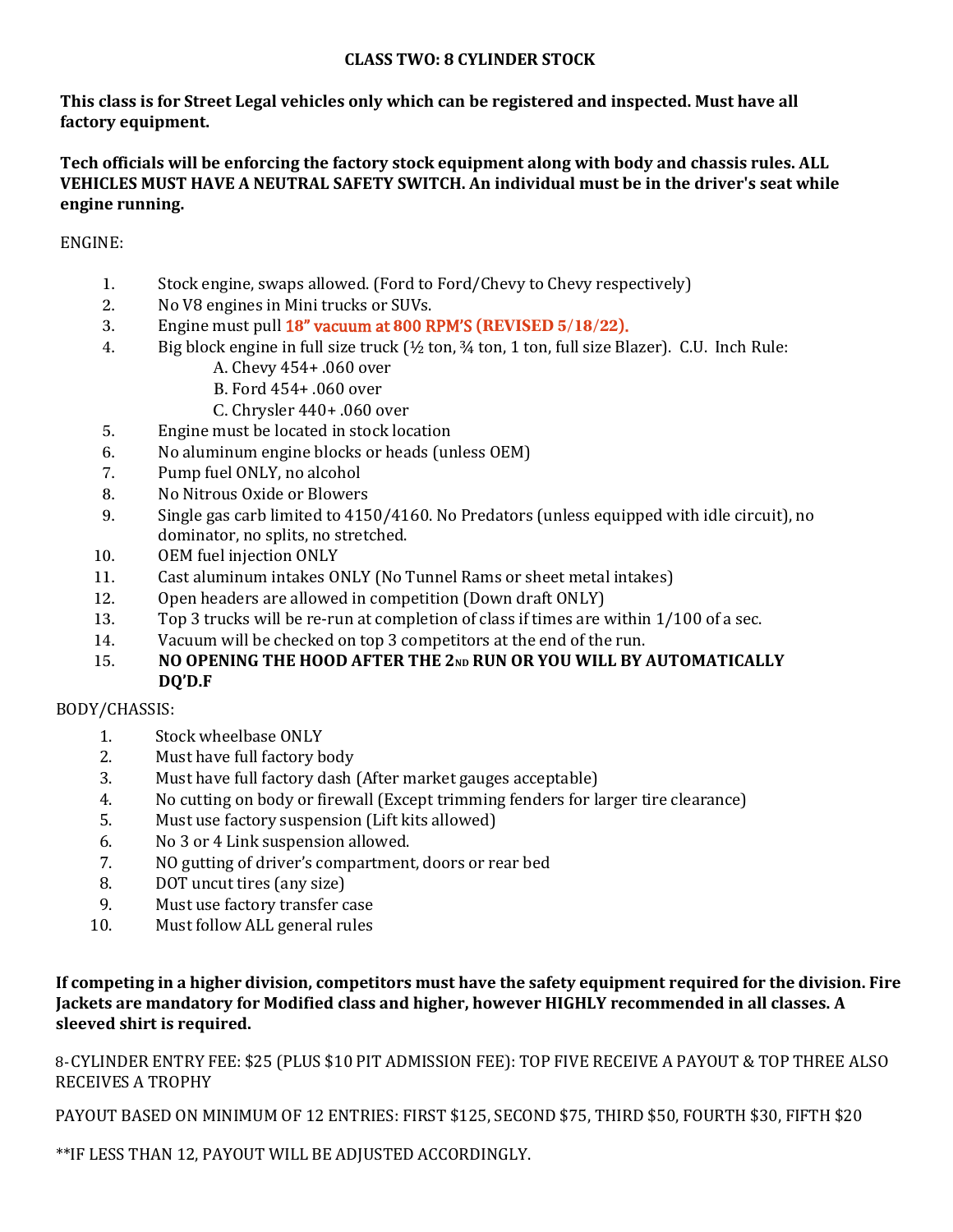#### **CLASS THREE: MODIFIEDS**

## **Tech officials will be enforcing the factory stock equipment along with body and chassis rules. ALL VEHICLES MUST HAVE A NEUTRAL SAFETY SWITCH. An individual must be in the driver's seat while engine running.**

#### ENGINE:

- 1. Engine swaps allowed
- 2. Engine set back allowed; maximum of 8'' from center of axel tube to #1 cylinder.
- 3. ALUMINUM HEADS ALLOWED
- 4. Single carb ONLY
- 5. OEM fuel intake acceptable
- 6. Mid plates and front plates allowed
- 7. C.U. Inch rule:
	- A. Chevrolet 454 +.060 over
	- B. Ford 460 +.060 over
	- C. Chrysler 440 +.060
- 8. Gas only, no alcohol
- 9. No Nitrous Oxide
- 10. No Blowers
- 11. No Turbos unless OEM stock for year, make and model.
- 12. Exhaust must exit straight up or straight back
- 13. Radiator must remain in stock location if in front of vehicle; relocation in bed allowed

## BODY/CHASSIS

- 1. Must have full factory frame
- 2. Must have full factory body or body silhouette
- 3. Must have full fire wall
- 4. Gutting allowed bed and front end ONLY. Cab MUST remain stock; (lightened doors allowed)  $or$  have a 6 point roll cage installed.</u>
- 5. Trimming of fenders for tire clearance allowed
- 6. Must have factory suspension (lift kits allowed)
- 7. Must use any stock type front and rear differential
- 8. Must have transfer case (no chain drives)
- 9. Any size uncut DOT tire
- 10. Must follow all general rules

## **If competing in a higher division, competitors must have the safety equipment required for the division. Fire Jackets ARE MANDATORY.**

MODIFIED ENTRY FEE: \$35 (PLUS \$10 PIT ADMISSION FEE): TOP FIVE RECEIVES A PAYOUT & TOP THREE ALSO RECEIVES A TROPHY

PAYOUT BASED ON MINIMUM OF 12 ENTRIES: FIRST \$150, SECOND \$100, THIRD \$75, FOURTH \$50, FIFTH

\$25 \*\*IF LESS THAN 12, PAYOUT WILL BE ADJUSTED ACCORDINGLY.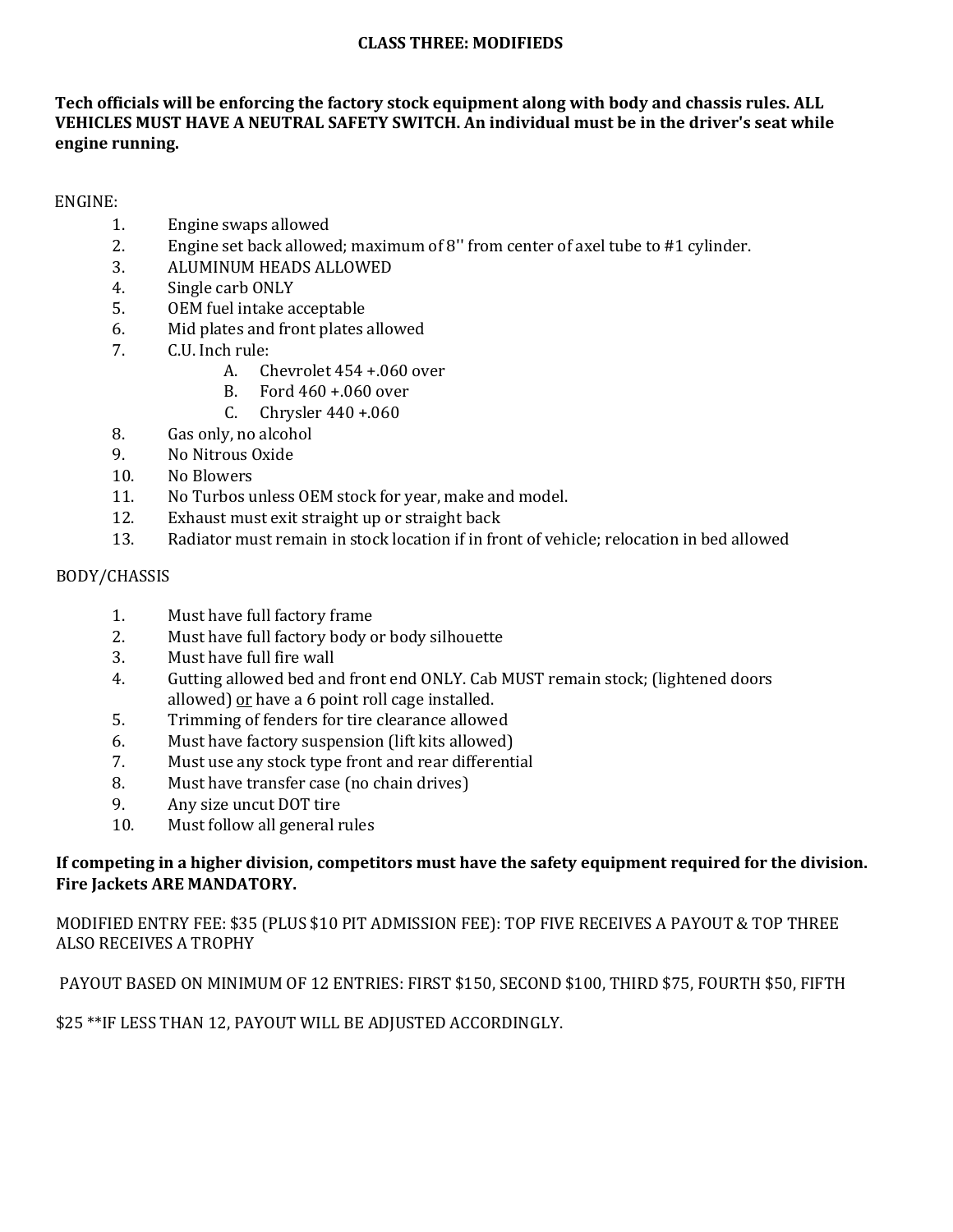#### **CLASS FOUR: PRO STOCK**

### **ALL VEHICLES MUST HAVE A NEUTRAL SAFETY SWITCH. An individual must be in the driver's seat while engine running.**

#### ENGINE:

- 1. Any automotive type engine acceptable
- 2. Engine must be located with #1 spark plug no more than 12 inches behind the center of the front axle tube.
- 3. Must be carburetor or OEM fuel injected. No after-market fuel injection
- 4. Any type of cylinder head and intake manifold allowed
- 5. Maximum of 4 barrels of carburetion (split and stretched dominators allowed, single Predator ONLY)
- 6. No Nitrous Oxide or Blowers
- 7. Vacuum pumps and dry sumps allowed
- 8. Gasoline or alcohol allowed

## BODY/CHASSIS:

- 1. Stock steel body or OEM equivalent fiber glass body required
- 2. Must have stock appearing frame. Tube frame rails allowed; must be a minimum of 2 X 3 tubing.
- 3. Gutting of body is allowed. Must retain stock appearance from exterior
- 4. Wheelbase must match body being used
- 5. Firewall and floor pan can be cut and relocated
- 6. Flat beds must meet tech approval
- 7. Windshield glass NOT required
- 8. Headlights and tail lights NOT required
- 9. Interior gutting allowed.
- 10. Driver's seat relocation to center of vehicle allowed, but cannot be moved toward the rear of vehicle
- 11. Any suspension (3 link, 4 link, coil over allowed)
- 12. Any stock type front and read differential
- 13. Any style OEM or after market chain or gear drive transfers allowed
- 14. Must follow all general rules.

## ADDITIONAL RULES:

- 1. Throttle pedal must be positive acting with toe return in the case of a stuck throttle. 3 returns springs are mandatory: One on pedal, two on carb or injection
- 2. All vehicles with automatic transmissions must have neutral safety switch
- 3. Automatic transmissions must have SEMA approved shield or blanket
- 4. Clutch type transmissions must have blow proof bell housings, SEMA approved
- 5. Drive shaft loops are required. Minimum of two loops. Must be 6 inch minimum to 12 inch maximum from center of U joint
- 6. FULL Fire retardant suits, including gloves and shoes are required
- 7. All injection cars with mechanical pumps must have a fuel shut off cable in driver's compartment within the driver's reach
- 8. Master kill switch required at rear, exterior of vehicle. Switch must kill all power including engine
- 9. Fire wall and floor are mandatory
- 10. Any size DOT tire, cut tires allowed.

## PRO ENTRY FEE: \$50 (PLUS \$10 PIT ADMISSION FEE): TOP FIVE RECEIVES A PAYOUT & TOP THREE ALSO RECEIVES A TROPHY

PAYOUT BASED ON MINIMUM OF 12 ENTRIES: FIRST \$200, SECOND \$125, THIRD \$100, FOURTH \$65, FIFTH \$35

## \*\*IF LESS THAN 12, PAYOUT WILL BE ADJUSTED ACCORDINGLY.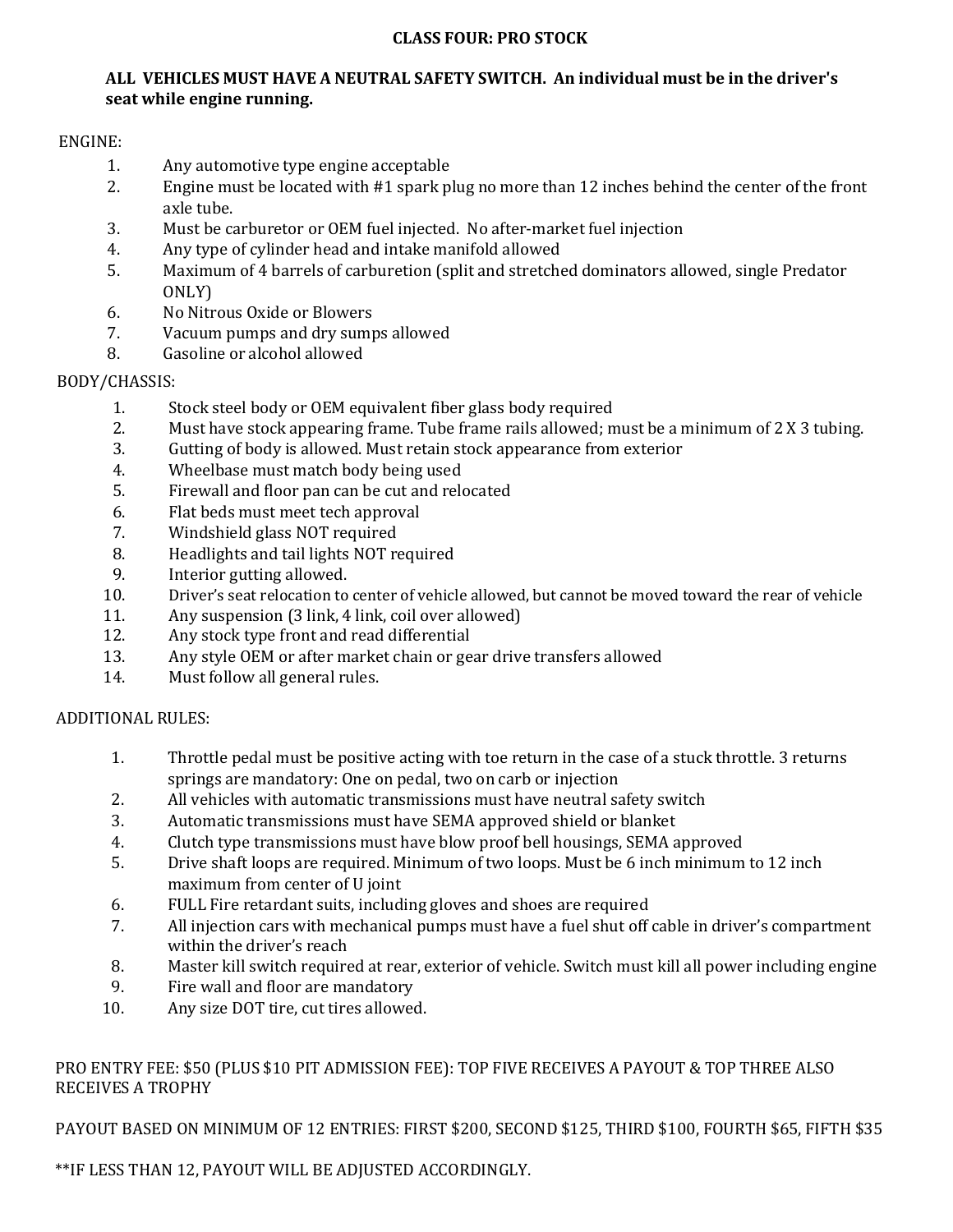### **CLASS FIVE: OUTLAWS**

### **ALL VEHICLES MUST HAVE A NEUTRAL SAFETY SWITCH. An individual must be in the driver's seat while engine running.**

BODY:

- 1. A body is required. It should be constructed from metal, fiberglass or plastic and can be and design, it should cover the driver's compartment of the vehicle.
- 2. A firewall and floor pan shall be present protecting driver from engine and driveline components. Minimum 0.030 steel or 0.060 aluminum recommended.

## CHASSIS

- 1. Chassis material shall meet minimum requirements. However, these are minimum standards and do not imply nor guarantee a driver's or vehicles safety.
- 2. All rear engine vehicles require that the roll cage must extend forward of the driver's feet in order to provide adequate protection for the driver's compartment.
- 3. Any engine location allowed.
- 4. Any type suspension allowed.
- 5. Any type of transmission.
- 6. Any type transfer set up.
- 7. Any OEM style front and rear differential allowed. Modifications allowed.
- 8. Brakes are required on both front and rear axles (Pinion brakes allowed), dual master cylinder or OEM style dual reservoir master cylinder required. NOTE: 4 wheel brakes are highly recommended. (SEE GENERAL RULES)
- 9. Vera Trac and similar sand tires are acceptable on the front of the vehicle.
- 10. Maximum 46.5 DOT tires with alterations (Cuts) allowed.
- 11. Maximum wheelbase 150 inches.

## ENGINE:

- 1. Any automotive engine block allowed, cast iron or aluminum
- 2. Any automotive cylinder head allowed.
- 3. Any automotive intake allowed.
- 4. Multiple carburetors allowed.
- 5. Aftermarket fuel injection allowed.
- 6. Nitrous allowed.
- 7. Vacuum pumps and dry sumps allowed.
- 8. Race fuel allowed, M-1, M-3, M-5 alcohol allowed.
- 9. No nitro methane or similar fuel accelerators.
- 10. No turbocharger, superchargers.
- 11. Competition exhaust allowed.

## ADDITIONAL RULES:

- 1. Throttle pedal must be positive acting with toe return in the case of a stuck throttle. Return springs are mandatory: one on pedal, two on carb or injection.
- 2. All vehicles with automatic transmissions must have a neutral safety switch.
- 3. Automatic transmissions must have SEMA approved shield or blanket.
- 4. Clutch type transmissions must have blow proof bell housings, SEMA approved.
- 5. Drive shaft loops are required. Minimum of two loops. Must be six inch minimum to 12 inch maximum from center of U joint.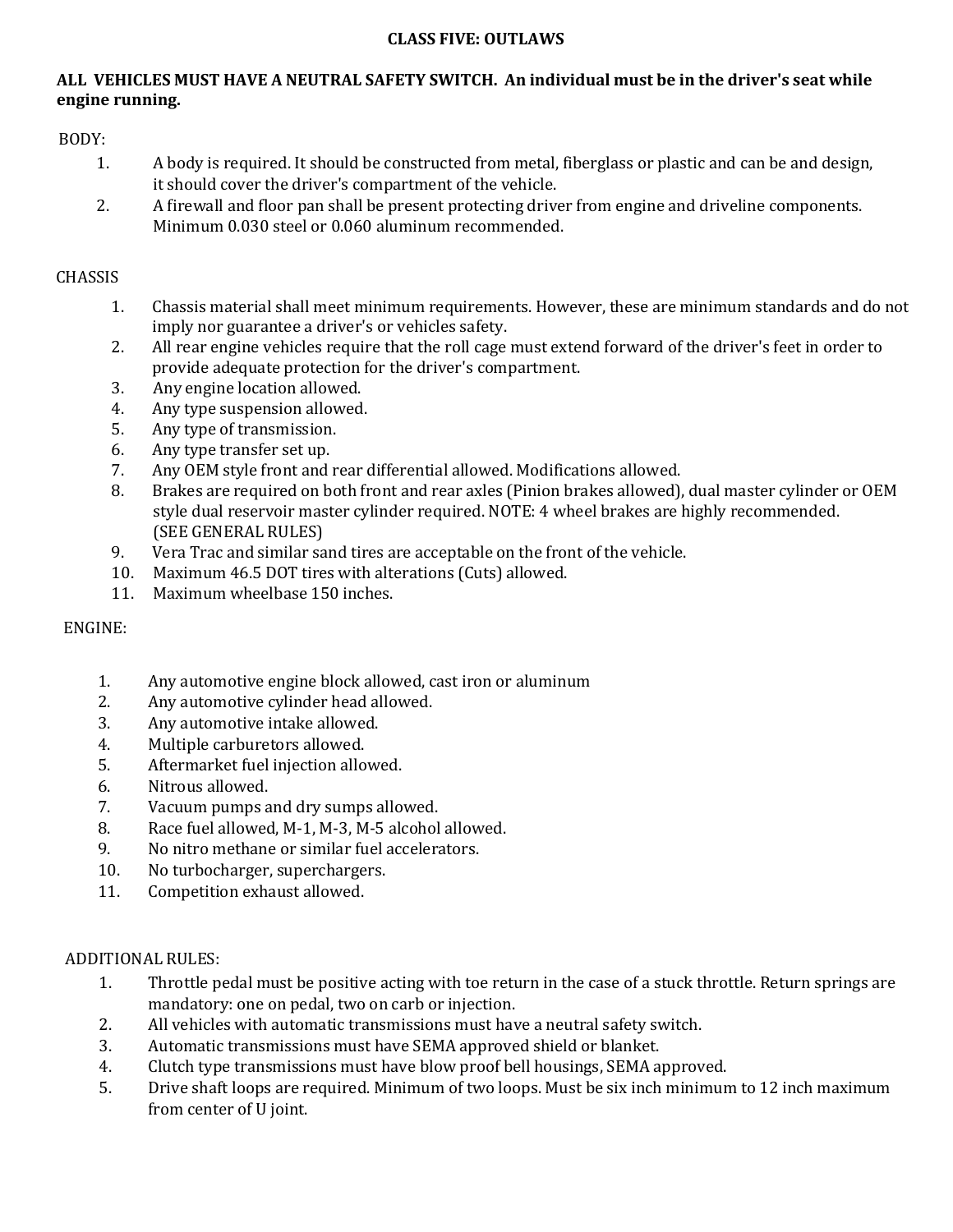- 6. FULL Fire retardant suits, including gloves and shoes are required.
- 7. All injection cars with mechanical pumps must have a fuel shut off cable in driver's compartment within the driver's reach.
- 8. Master kill switch required at rear, exterior of vehicle. Switch must kill all power including engine.
- 9. Fire wall and floor are mandatory.

## ENTRY FEE: \$65 (PLUS \$10 PIT ADMISSION FEE) TOP FIVE RECEIVE A PAYOUT & TOP THREE ALSO RECEIVES A TROPHY

PAYOUT BASED ON MINIMUM OF 12 ENTRIES: FIRST \$300, SECOND \$150, THIRD \$100, FOURTH \$75, FIFTH \$50

\*\*IF LESS THAN 12, PAYOUT WILL BE ADJUSTED ACCORDINGLY.

#### **CLASS SIX: OPEN CLASS**

### **ALL VEHICLES MUST HAVE A NEUTRAL SAFETY SWITCH. An individual must be in the driver's seat while engine running.**

- 1. Anything goes
- 2. Must follow all general rules.

## ADDITIONAL RULES:

- 1. Throttle pedal must be positive acting with toe return in the case of a stuck throttle. 3 returns springs are mandatory: One on pedal, two on carb or injection
- 2. All vehicles with automatic transmissions must have neutral safety switch
- 3. Automatic transmissions must have SEMA approved shield or blanket
- 4. Clutch type transmissions must have blow proof bell housings, SEMA approved
- 5. Drive shaft loops are required. Minimum of two loops. Must be 6 inch minimum to 12 inch maximum from center of U joint
- 6. FULL Fire retardant suits, including gloves and shoes are required
- 7. All injection cars with mechanical pumps must have a fuel shut off cable in driver's compartment within the driver's reach
- 8. Master kill switch required at rear, exterior of vehicle. Switch must kill all power including engine
- 9. Fire wall and floor are mandatory

# ENTRY FEE: \$65 (PLUS \$10 PIT ADMISSION FEE)

## TOP FIVE RECEIVE A PAYOUT & TOP THREE ALSO RECEIVES A TROPHY

## PAYOUT BASED ON MINIMUM 10 ENTRIES: FIRST \$400, SECOND \$200, THIRD \$150, FOURTH \$75, FIFTH \$50

\*\*IF LESS THAN 10, PAYOUT WILL BE ADJUSTED ACCORDINGLY.